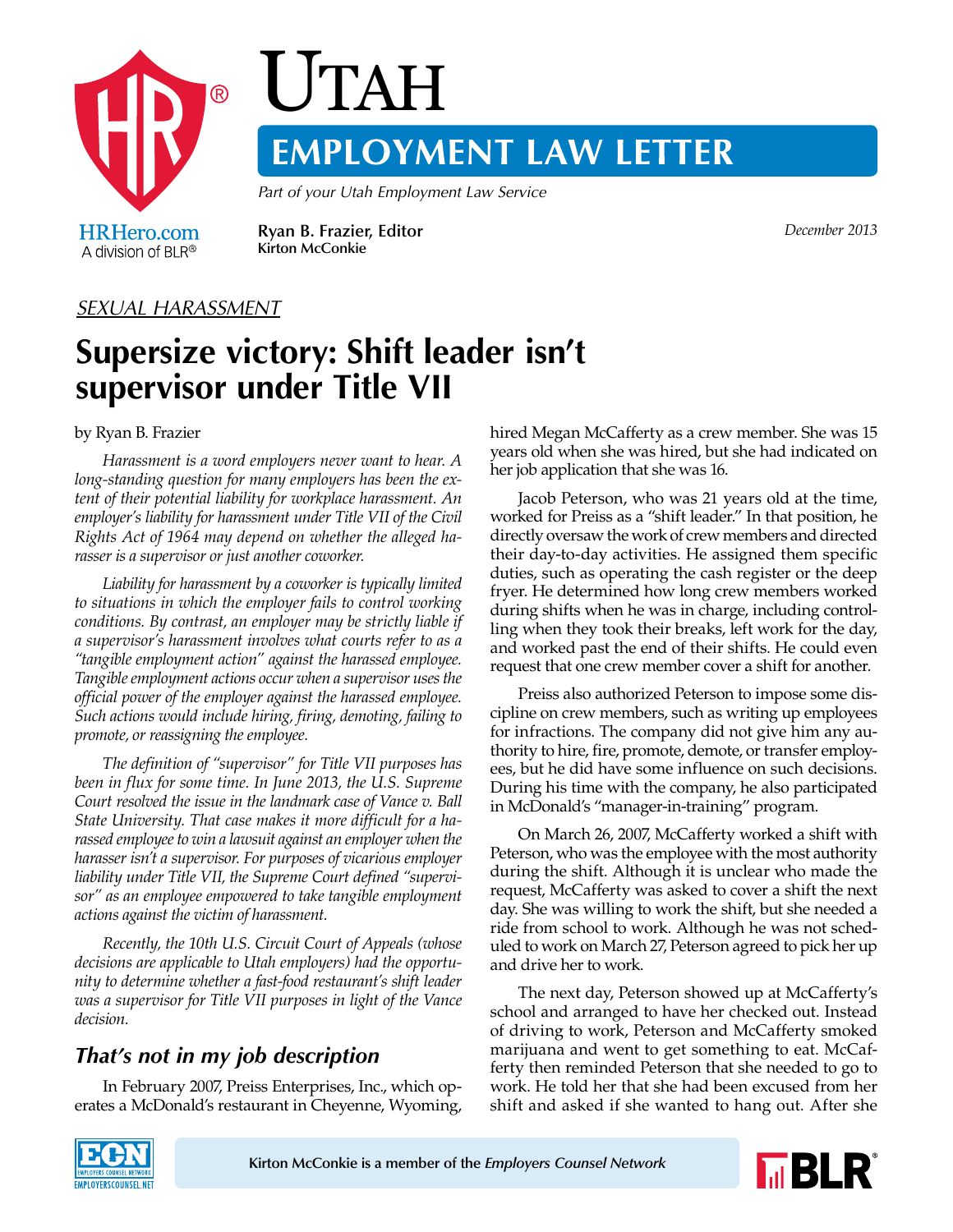agreed, Peterson provided her with alcohol, methamphetamines, and other drugs. At some point, they went to his home and engaged in sexual relations.

For the next two days, McCafferty remained with Peterson. He continued to provide her with drugs and alcohol, and they continued to engage in sexual activities. She was scheduled to work on March 28, 30, and 31. However, she did not report to work for any of her shifts on those days.

On March 29, McCafferty's sister saw her in Peterson's car and pulled her out. The sister reported Peterson to the police, and the state filed various drug charges against him. After the incident, McCafferty was treated for depressive disorder, post-traumatic stress disorder, and drug dependence. She did not contact anyone at Preiss about the events involving Peterson. The company considered her to have voluntarily quit her job.

In September 2007, McCafferty filed a charge of discrimination against Preiss with the Equal Employment Opportunity Commission (EEOC). After receiving a right-to-sue letter, she sued Preiss in federal court, alleging claims under Title VII and state law against both Preiss and Peterson. The trial court ruled in favor of Preiss before the case went to trial. McCafferty appealed the ruling to the 10th Circuit.

#### *Employer's vicarious liability*

Title VII prohibits employers from requiring employees to work in a discriminatorily hostile or abusive environment. However, an employer is not automatically liable for harassment perpetrated by its employees. Employer liability for harassment by a victim's coworker is limited to situations in which the employer failed to control working conditions.

McCafferty did not allege that Preiss failed to control working conditions. Rather, she asserted that the company was responsible for Peterson's actions under two theories: (1) He was a supervisor under Title VII and took a tangible employment action against her, and (2) under general agency principles, he acted as an agent of Preiss and was aided by his employment relationship with the company in carrying out the harassment.

### *'Supervisor' defined*

McCafferty argued that Peterson was a supervisor, making Preiss liable if he took a tangible employment action against her. Typically, a tangible employment action taken by a supervisor is treated as an act by the employer. A tangible employment action is something that effects a change in the employment status of the victim, such as firing, failing to promote, hiring, reassigning, or making another decision that significantly affects benefits.

Relying on the Supreme Court's decision in *Vance v. Ball State University,* the 10th Circuit concluded that Peterson was not a supervisor for purposes of Title VII. Unlike other nonsupervisor coworkers, a supervisor has the power the take tangible employment actions against another employee. The 10th Circuit determined that Peterson did not have the authority to effectuate tangible employment actions. The court specifically found that he could not hire, fire, promote, demote, or transfer other employees. Any influence he had on such decisions was insufficient to make Preiss responsible for his actions.

Notably, the court, in further reliance on the *Vance* decision, rejected McCafferty's contention that Peterson's authority to direct the day-to-day activities of other employees made him a supervisor under Title VII. Having concluded that he was not a supervisor, the court declined to hold Preiss responsible under McCafferty's first theory.

#### *'Agency' relationship*

Alternatively, McCafferty claimed that Preiss was liable under "general agency principles." In other words, she argued that Peterson acted with what appeared to be authority from Preiss or that his conduct was facilitated and aided by his position and employment relationship with Preiss. However, the 10th Circuit rejected that argument, too.

The court explained that liability had to be based on something more than Peterson's employment relationship with Preiss. The court reasoned that anyone could have engaged in the sexual advances toward McCafferty, which occurred outside the workplace, and there wasn't any evidence that Peterson's employment relationship with Preiss made the advances any more likely.

Because McCafferty could not show anything more than the existence of an employment relationship between Preiss and Peterson, the company could not be responsible under general agency principles. Her inability to persuade the court under either theory meant that her Title VII claims against Preiss failed.

#### *Negligent hiring, supervision, retention, and ratification*

McCafferty also claimed that Preiss was negligent under Wyoming state law when it hired, supervised, and retained Peterson. To prove a negligent hiring claim in Wyoming, McCafferty had to show that Preiss was negligent or reckless when it employed Peterson. However, she did not offer any evidence that the company was negligent when it hired him.

To prove a negligent supervision claim, McCafferty had to show that Preiss did not exercise reasonable care in supervising Peterson within the scope of his employment, meaning it was negligent in supervising him in the activities he was employed to perform. A negligent supervision claim exists only when the